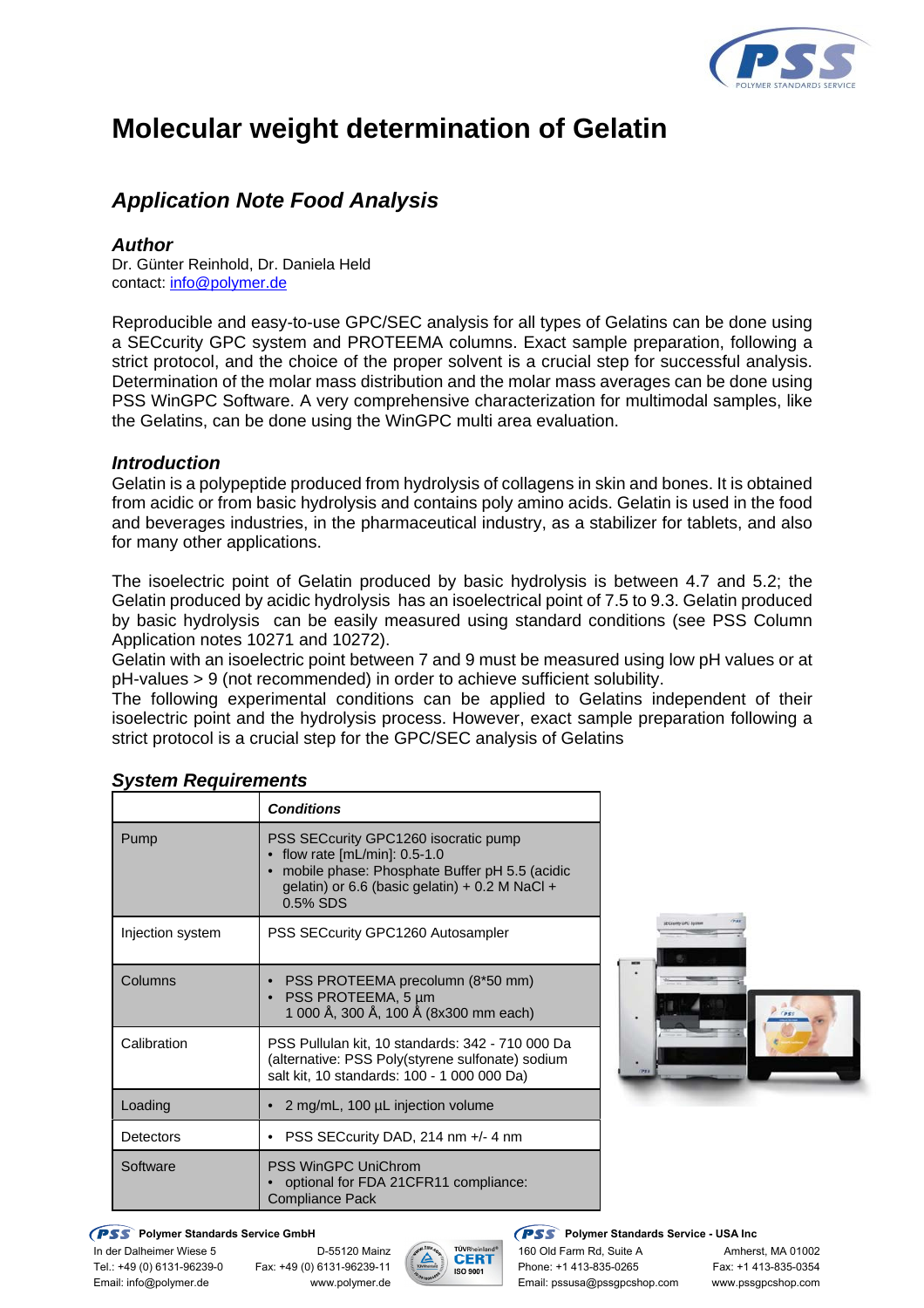

### *Procedure, Results & Discussion*

In this application three different Gelatins with different Bloom values have been investigated. The Bloom value refers to the firmness of gelatin and is determined using a Bloom Gelometer. This instrument measures the rigidity of a gelatin film. The higher the number, the more viscous the product. Gelatin used in food applications has Bloom values between 125 and 250.

For all three samples the relative molar mass distribution and the molar mass averages have been determined based on conventional calibration with narrow Pullulan molar mass standards.

Figure 1 shows an overlay of the samples while table 1 compares the numerical results.



*Fig. 1:* Molar mass distributions for different gelatins from Carl Roth Chemicals, Karlsruhe, Germany

|                  | Gelatin silver standard | Gelatin gold standard | Gelatin platinum<br>standard |
|------------------|-------------------------|-----------------------|------------------------------|
| $M_n$ [Da]       | 10 300                  | 12 100                | 16 900                       |
| $M_{w}$ [Da]     | 19 200                  | 25 300                | 36 000                       |
| $D$ (PDI) $[-]$  | 1.87                    | 2.10                  | 2.14                         |
| $M_{p}$ [Da]     | 27 800                  | 29 200                | 39 200                       |
| Area [ml*V]      | 0.01269                 | 0.01401               | 0.01219                      |
| $% < 5000$ Da    | 11.17                   | 9.12                  | 4.98                         |
| $% > 100,000$ Da | 0.01                    | 0.31                  | 3.34                         |

*Table 1: Numerical results and molar mass averages for the three different gelatins.*

These data show that the higher the Bloom value, the higher the molar mass averages and the molar mass fractions above 100 000 Da (based on Pullulan calibration).

Figure 1 also shows that Gelatins have a broad molar mass distribution and that multiple peaks can be present in the sample. Therefore, simultaneously to the characterization of the complete sample, a very detailed analysis of the Gelatin silver sample has been done using the WinGPC multi area data evaluation option.

**PSS** Polymer Standards Service GmbH **PSS** Polymer Standards Service - USA Inc In der Dalheimer Wiese 5 D-55120 Mainz 160 Old Farm Rd, Suite A Amherst, MA 01002<br>Tel.: +49 (0) 6131-96239-11 Phone: +1 413-835-0265 Fax: +1 413-835-0354 Email: info@polymer.de www.polymer.de Email: pssusa@pssgpcshop.com www.pssgpcshop.com



Fax: +49 (0) 6131-96239-11 **Fax: +1** Hone: +1 413-835-0265 Fax: +1 413-835-0354